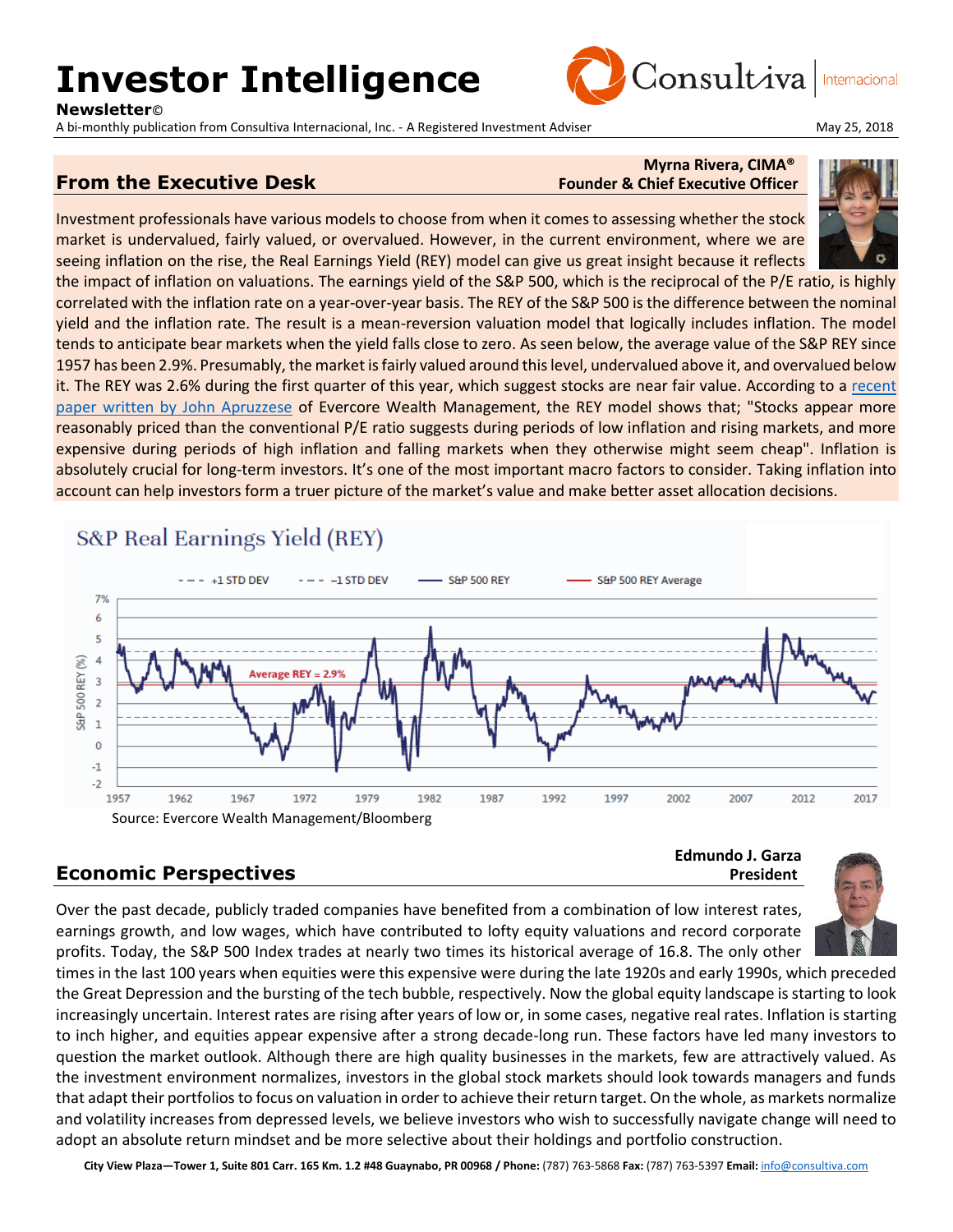#### **Indicators (As of May 25, 2018)**

#### **United States:**

CPI: 2.4% Chg. from yr. ago Unemployment Rate: 3.8% GDP: 2.2% Comp. Annual rate of Chg. on 2018:Q1 Ind.Prod.Index: 0.7% change from previous month *Source: [St. Louis Fed. Res.](http://research.stlouisfed.org/)*

#### **Eurozone:**

CPI: 1.2% Chg. from yr. ago Unemployment Rate: 8.5% GDP: 0.6%, Comp. Annual rate of Chg. on 2017:Q4 Ind.Prod.Index: 0.5% change from previous month *Source: [Moody's Analytics](https://www.economy.com/dismal/)*

#### **Japan:**

CPI: 0.8% Chg. from yr. ago Unemployment Rate: 2.5% GDP: -0.2%, Comp. Annual rate of Chg. on 2018:Q1 Ind.Prod.Index: 0.3% change from previous month *Source: [Moody's Analytics](https://www.economy.com/dismal/)*

#### **Puerto Rico:**

CPI: 0.0% Chg. from yr. ago Unemployment Rate: 9.3% Payroll Employment: -4.2% Chg. from yr. ago GDB Econ. Act. Index: -8.5% Chg. from yr. ago *Source: [Economic Development Bank of Puerto Rico](https://www.bde.pr.gov/BDESite/index.html)*

#### **Evangeline Dávila, CIMA® Market Recap Chief Research & Investment Officer**

**Stocks:** Most non-U.S. markets also posted negative results in Q1 2018, however a weakening U.S. dollar benefited U.S.-based investors. MSCI EAFE: -1.5% in USD terms; -4.3% in local terms. Japan's equity benchmark fell by nearly 6% in local terms, but was up 0.8% in U.S. dollars due to the strength of yen. Emerging Markets were one of the only market segments to generate positive results. MSCI EM USD: +1.4%. BRICs: Brazil (+12.4%); Russia (+9.4%); India (-7.0%); China (+1.8%). **Bonds:** Non-U.S. fixed income market returns benefited from U.S. dollar weakness. Currency movements drove global fixed income returns more than interest rate changes. The Bloomberg Global Aggregate ex-U.S. (hedged) returned -0.1% while the Bloomberg Global Aggregate ex-U.S. (unhedged) returned +1.4%. Credit underperformed government bonds. In Emerging markets debt delivered muted returns. **Alternatives:** Commodities were among the top-performing major asset classes as strong grain and crude-oil prices offset weak livestock and base metal performance. Brent crude oil prices were at their highest since 2014 and closed the quarter at \$66.31 per barrel. Commodities indices were mixed. Energy-heavy S&P GSCI Commodity Index was up +2.2% while the more diversified Bloomberg Commodity Index was down -0.4%.

**Ernesto Villarini Baquero, MBA The Advisor's Corner** *Advisor's* **Corner** *Advisor & Managing Director* 

Growing environmental concerns are generating largescale regulatory changes across multiple industries. In early 2017, over 1,400 climate laws were in existence worldwide compared to approximately 60 laws and policies in 1971. Stringent regulations that focus on environmental disclosures, limits, and targets, have grown over the past two decades. This equates to a doubling of international climate laws every four

to five years. As evidenced by the 2015 Paris climate accord, most countries around the world will continue to address environmental concerns in one way or another, and while there is growing acceptance of the impact of a company's environmental practices on its valuation and financial performance, tying the underlying factors together is rarely a straightforward process. Many factors are often subjective and difficult to track and quantify. Furthermore, they are likely to differ across companies, sectors, and regions, and change over time. A deeper understanding of environmental regulations and their impact on companies and industries, could offer investors a structural advantage when it comes to investment strategy, asset allocation and tactical management of their portfolio. Hence, some asset managers are doubling-down on bottom-up assessments to strengthen their ability to anticipate risks and opportunities created by industry shifts. They are also looking to generate unique insights into how different businesses are developing in light of the heightened regulatory environment around climate change. An investment manager's understanding of the level of integration of environmental factors in a company's management can help investors sidestep significant losses related to regulatory breaches or non-compliance as seen in the 2015 Volkswagen's pollution emissions tests scandal, and in 2010 British Petroleum's Deepwater Horizon oil spill.